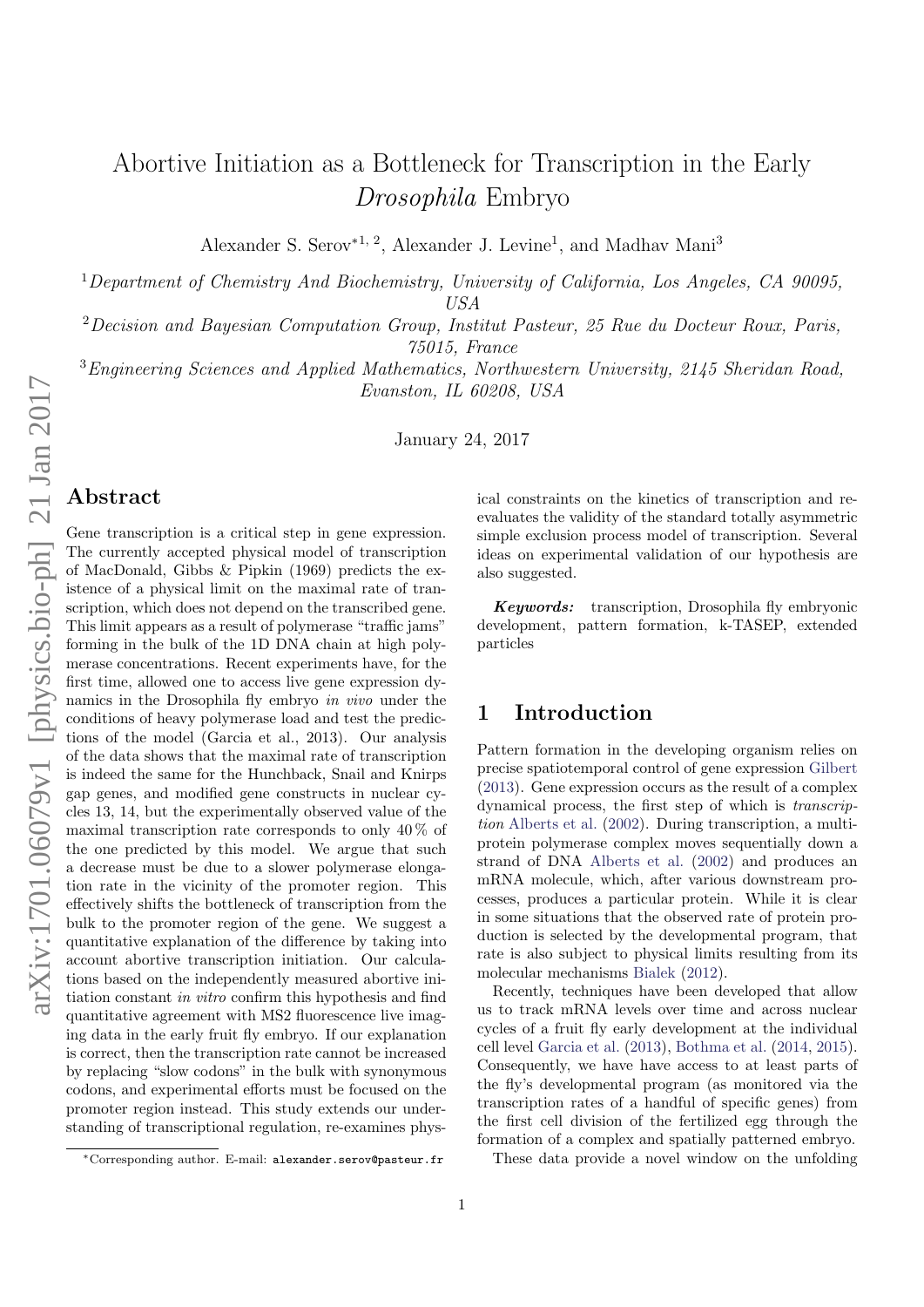of the fly's developmental pattern. It is tempting to interpret the spatiotemporal changes in the rate of mRNA transcript production solely in terms of evolutionary optimization of embryonic development. The development process, however, relies on physical processes, which impose their own constraints. In this manuscript, we examine the mRNA production data for three genes, known to be a part of the head-to-tail patterning systems active during early fly development [Gilbert](#page-9-0) [\(2013\)](#page-9-0), with an eye towards determining whether the physical dynamics of transcription impose limitations on the developmental dynamics. To put this another way: we ask whether the observed developmental program runs in a dynamical regime where it saturates the physical constraints of the underlying biochemical machinery.

There is a distinct reason to imagine that the gene expression machinery does, in fact, saturate some dynamical upper bounds. On the one hand, there may exist selection pressure on the speed of embryo growth. On the other hand, there are speed limits to transcription inherent in the mechanism itself. In particular, the gene is a linear array of base pairs that must be read sequentially; the polymerase complex is doing the reading by stochastically making steps along the gene, and while doing so, it takes up a finite-length footprint on it (Fig. [1\)](#page-2-0). A number of such polymerase complexes may simultaneously run along the gene [Garcia et al.](#page-9-1) [\(2013\)](#page-9-1), that in a first approximation can be assumed to interact only through steric repulsion (excluded volume). During maximal protein production, the number of such complexes is large enough (up to 100, [Garcia et al.](#page-9-1) [\(2013\)](#page-9-1)) that their combined footprint takes up a significant fraction of the gene's length (up to  $80\%$ , [Garcia et al.](#page-9-1)  $(2013)$ ). At such high coverages, one might well expect that the steric interactions between stochastically moving polymerase complexes set a maximal rate for gene expression. These basic dynamics are reminiscent of traffic jams observed on congested roadways, and has been well studied in a variety of contexts Schütz [\(2001\)](#page-9-2), [Schmittmann and](#page-9-3) [Zia](#page-9-3) [\(1995\)](#page-9-3), as we describe below.

Here we use earlier developed models to determine from theoretical considerations alone what that maximal mRNA production rate should be and ask whether this rate is indeed observed in the data. It is reasonable to imagine that Drosophila embryonic development is precisely the right place to look for nature to saturate this limiting value of protein production, since optimal production likely leads to the most efficient method for rapidly making a fly. Our findings are, at first, perplexing. We indeed find that for three different genes that are transcribed during development, the rates of transcriptional initiation production reach the same maximal value (within  $15\%$  of each other), suggesting the presence of a physically-imposed production speed limit that developmental biology saturates, at least in these extreme circumstances. The observed speed limit, however, is only around  $40\%$  that predicted by basic the-

oretical considerations, to be described below. A likely explanation of this result is that we have misidentified the rate-limiting step in the mRNA production. One cannot discount the existence of other bottlenecks in the system, and we note here that abortive initiation of transcription has been independently observed in polymerase dynamics in the proximity of the promoter in in vitro setups [Revyakin et al.](#page-9-4) [\(2006\)](#page-9-4), [Margeat et al.](#page-9-5) [\(2006\)](#page-9-5), [Kapanidis et al.](#page-9-6) [\(2006\)](#page-9-6). In effect, it was reported that the polymerase complex gets stuck for some time at the start of a gene. When we take into account this aspect of transcription and perform calculations based on an independently measured abortive initiation time constant [Revyakin et al.](#page-9-4) [\(2006\)](#page-9-4), we find that the traffic jams located at the start of the gene further limit the polymerase throughput and bring the predicted maximal rate inline with the observed one.

The remainder of this manuscript is organized as follows. First we briefly review the basic physics of traffic jams in one-dimensional models (see also [Schmittmann](#page-9-3) [and Zia,](#page-9-3) [1995,](#page-9-3) [Zia et al.,](#page-10-0) [2011,](#page-10-0) [Chou et al.,](#page-8-4) [2011\)](#page-8-4). We then introduce a modified model based on our knowledge of abortive transcription initiation, and discuss our calculations and simulations. The modified model is a special case of what is known in the literature as an inhomogeneous TASEP model with slow (or defective) sites [Zia et al.](#page-10-0) [\(2011\)](#page-10-0), [Dong et al.](#page-8-5) [\(2009\)](#page-8-5), [Chou and](#page-8-6) [Lakatos](#page-8-6) [\(2004\)](#page-8-6). In the next section we present the data and show that these cannot be satisfactory explained by the original model, but are quantitatively consistent with a transcriptional bottleneck associated with the initiation of the transcription process observed in the modified model. In the conclusions we discuss the implication of the demonstrated effect for developmental biology and for the statistical physics of non-equilibrium systems, and propose several directions for future research.

## 2 The statistical mechanics of traffic jams

Recognizing that the collective dynamics of many polymerases walking on DNA can be thought of as that of processive stochastic walkers with simple steric (excluded volume) interactions, we briefly review this longstanding model of non-equilibrium statistical physics. The physics of this one-dimensional model provides perhaps the simplest example of non-equilibrium steady states in a strongly interacting many-body system. This model, originally proposed by MacDonald and collaborators [MacDonald et al.](#page-9-7) [\(1968\)](#page-9-7), [MacDonald and Gibbs](#page-9-8) [\(1969\)](#page-9-8) and commonly referred to as a Totally Asymmetric Simple Exclusion Process (TASEP), has been studied as part of a general interest in the physics of driven diffusive systems [Schmittmann and Zia](#page-9-3) [\(1995\)](#page-9-3) and as a model for biologically relevant dynamics [Zia et al.](#page-10-0) [\(2011\)](#page-10-0), [Chowdhury et al.](#page-8-7) [\(2005\)](#page-8-7), [Frey et al.](#page-9-9) [\(2004\)](#page-9-9), with the ap-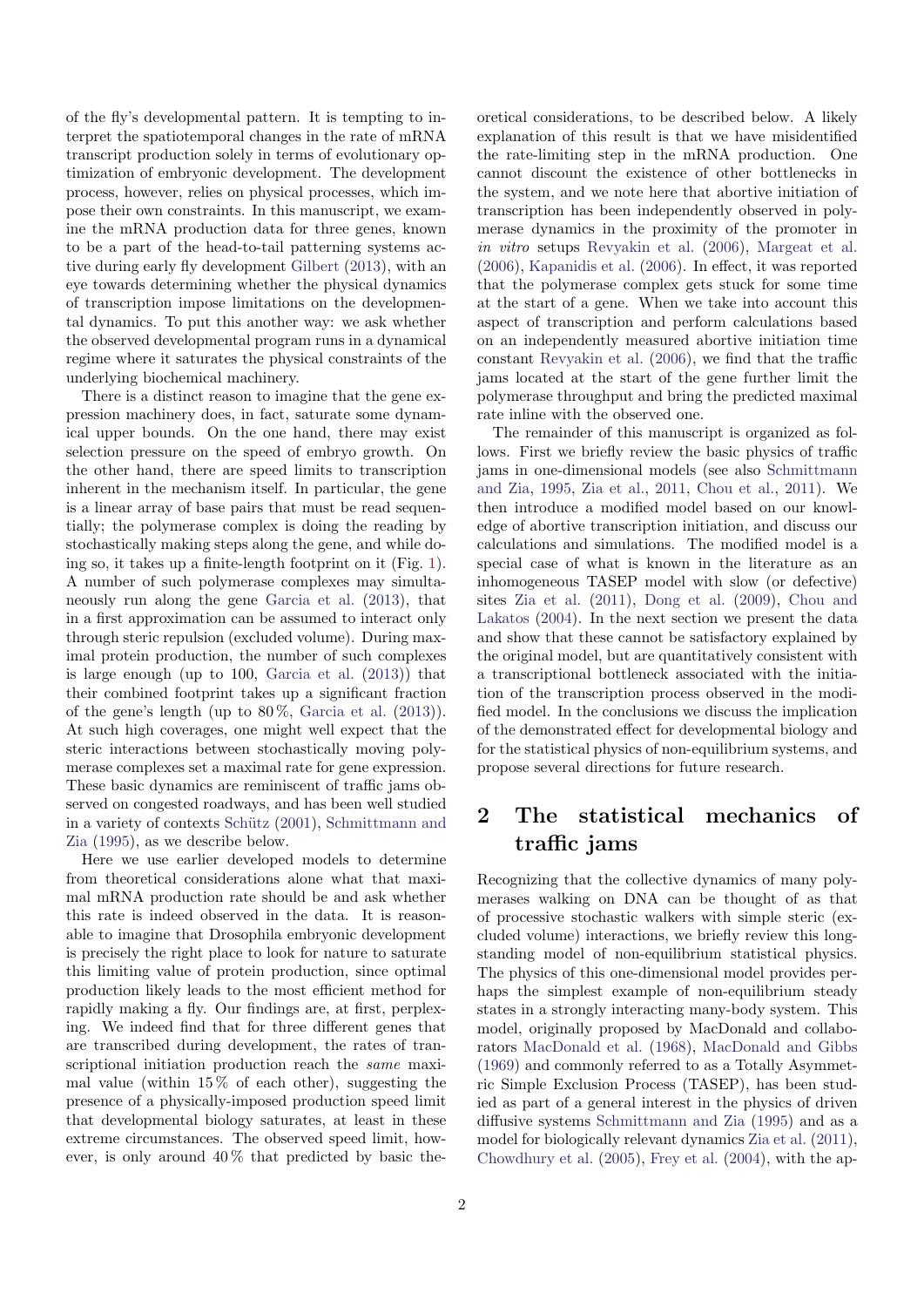<span id="page-2-0"></span>

Figure 1: Schematic representation of the abortive k-TASEP model with extended particles of length  $\ell$ . The abortive k-TASEP model features an additional slow first site (shown in red) compared to the standard k-TASEP model. From the biological point of view, this model represents sequential elongation of polymerase complexes with footprint  $\ell$ along a gene of length L

plications to ribosome motion along mRNA. We refer the interested reader to Refs. [Schmittmann and Zia](#page-9-3) [\(1995\)](#page-9-3), [Zia et al.](#page-10-0) [\(2011\)](#page-10-0), [Chou et al.](#page-8-4) [\(2011\)](#page-8-4) for extensive reviews of the literature on TASEP.

In brief, it is essential to recall that the basic problem is defined by a particle injection rate  $\alpha$  at the start (e.g., the left end of the one dimensional track on which the particles move) and an extraction rate at the right end (Fig. [1\)](#page-2-0). The injection rate  $\alpha$  may be interpreted as the attempt frequency to add a particle to the left, which is successful only when that space is unoccupied. The extraction rate  $\beta$  may be similarly interpreted. Once injected, particles move stochastically to the right. We will consider only the case of Poisson walkers taking single steps on a lattice so that, without interparticle interactions, a single stepping rate  $k$  determines both the mean velocity of the walker and all its velocity fluctuations [van Kampen](#page-10-1) [\(1992\)](#page-10-1). We also restrict our analysis to the case in which particles cannot be added or removed in the bulk (i.e. no Langmuir kinetics), although novel dynamics have been studied in this case [Parmeg](#page-9-10)[giani et al.](#page-9-10) [\(2003\)](#page-9-10). This restriction is demanded by the experimentally observed processivity of the polymerase complex on the DNA. The model contains two more control parameters: the length of the track L (i.e., the total number of base pairs in the gene) and the length of the walking particles  $\ell$  (i.e., the number of lattice sites taken up by one walker). In most TASEP studies the walkers are assumed to be "point particles" (taking up one site) on a lattice constant in length, but, as we will see below, the finite length of the polymerase complex plays a significant role in understanding the collective dynamics of transcription in the developing embryo and cannot be ignored.

The main phenomenology of TASEP dynamics of point-like particles can be characterized by a phase diagram defined by the injection and extraction rates  $\alpha$ and  $\beta$  respectively Schütz [\(2001\)](#page-9-2), [Zia et al.](#page-10-0) [\(2011\)](#page-10-0). It is remarkable that this one-dimensional system with shortranged interactions can develop long-range order such that the bulk properties of the system can be controlled by these boundary conditions at the endpoints. This is one of the many features distinguishing non-equilibrium

steady states from the better understood thermodynamic phases of equilibrium states. A mean-field analysis of the steady states leads to the prediction of three dis-tinct phases Schütz [\(2001\)](#page-9-2). For  $\alpha, \beta$  sufficiently small, one finds a stable shock front where the particle density jumps from a bulk value defined by the bulk jump rate k to the one controlled by the boundary extraction/injection rates  $\alpha$ ,  $\beta$ . The position of this stable shock within the system depends on the relative values of  $\alpha$  and  $\beta$ . For sufficiently high values of both  $\alpha$  and  $\beta$ , one observes a different phase, the maximal current *regime.* For  $\alpha > \beta$  ( $\beta > \alpha$ ) there is also a high (low) density phase in which the current through the system is below the maximal value. These mean-field results are supported by exact solutions to the steady-state density profile obtained by [Liggett](#page-9-11) [Liggett](#page-9-11) [\(1975\)](#page-9-11) and by numerical simulations.

In the case of extended particles (the k-TASEP model), the conclusions of the mean-field approach stay valid, but additional factors appear in now approximate formulas for the mean elongation rate s and particle density  $\rho$ . For instance, in the low-density (LD) phase for low injection attempt rate α and high exit attempt rate β one obtains [MacDonald and Gibbs](#page-9-8) [\(1969\)](#page-9-8), [Shaw et al.](#page-10-2) [\(2003\)](#page-10-2):

<span id="page-2-1"></span>
$$
\rho_{\text{LD}}(\alpha) = \frac{\alpha}{k + \alpha(\ell - 1)}, \quad s_{\text{LD}}(\alpha) = \frac{\alpha(k - \alpha)}{k + \alpha(\ell - 1)}.
$$
\n(1)

When the injection attempt rate  $\alpha$  increases to its critwhen the injection attempt rate  $\alpha$  increases to its crit-<br>ical value  $\chi = k/(1 + \sqrt{l})$ , while  $\beta$  stays high  $(\beta \ge \chi)$ , the system experiences a phase transition to the maximal current phase that is characterized by the maximal particle density  $\rho_{\text{max}}$  and the maximal particle elongation rate  $s_{\text{max}}$ :

<span id="page-2-2"></span>
$$
\rho_{\text{max}} = \frac{1}{\sqrt{\ell}(1 + \sqrt{\ell})}, \qquad s_{\text{max}} = \frac{k}{(1 + \sqrt{l})^2}.
$$
\n(2)

For more details on the phase diagram of the k-TASEP model, the reader is referred to Refs [Shaw et al.](#page-10-2) [\(2003\)](#page-10-2), Schütz  $(2001)$ . Assuming the footprint of a polymerase complex on the DNA is  $\ell = 45 \pm 5$  base pairs (bp) long (as determined by electron crystallography, (?[Selby](#page-9-12)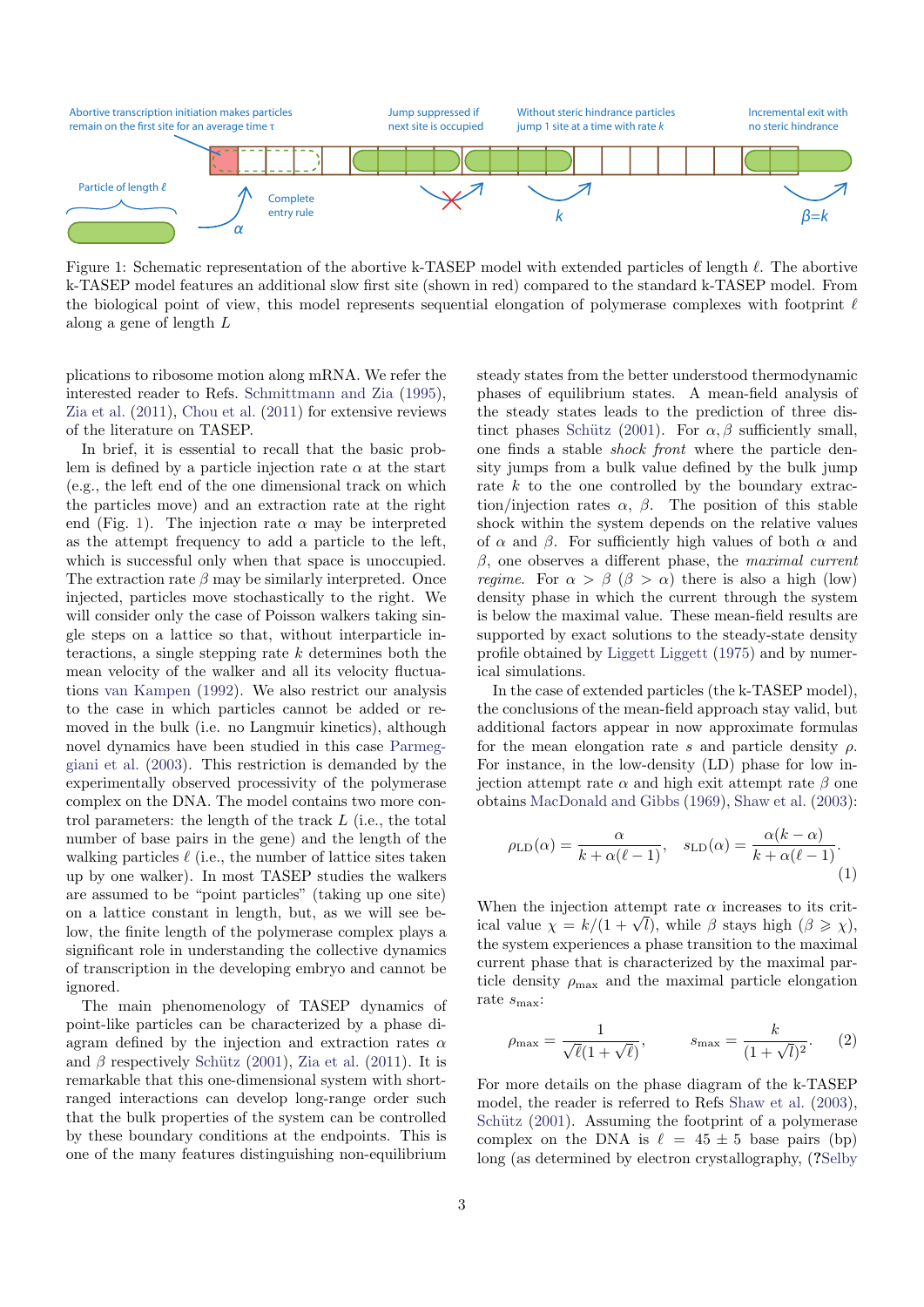[et al.,](#page-9-12) [1997,](#page-9-12) [Poglitsch et al.,](#page-9-13) [1999\)](#page-9-13)), and its bulk jump rate on the DNA is around  $k \approx 26 \pm 2 \text{ bp/s}$  [\(Garcia](#page-9-1) [et al.,](#page-9-1) [2013\)](#page-9-1), in the maximal current regime, the theory predicts the maximal polymerase injection rate  $s_{\text{max}} \approx$  $0.44\pm0.05\,\mathrm{pol/s}\approx26\pm3\,\mathrm{pol/min}$ . New polymerase complexes cannot be recruited on the given gene faster than this rate, which is defined by how fast the injected particle clears the injection site (the first  $\ell$  sites of the lattice). On a gene  $L = 5400$  bp base pairs long (like *Hunchback* gene, [\(Garcia et al.,](#page-9-1) [2013\)](#page-9-1)), the maximal number of polymerases is  $N_{\text{max}} \equiv L\rho_{\text{max}} \approx 104 \pm 11 \text{ pol.}$ 

#### 3 Abortive k-TASEP Model

In this paper we suggest that abortive initiation of transcription can be the rate-limiting step of transcription and should be added to the classical k-TASEP model, when used to explain experimental data in early embryo development. One can expect that in such model the bottleneck of the transcription process will be located in the promoter region at the 5' end of the gene, rather than in its bulk as in the original model. Abortive initiation is an effect wherein polymerase complexes loaded on a promoter region of a gene will several times engage in transcription cycles, but will abort and release short RNA products returning to the initial position [\(Ka](#page-9-6)[panidis et al.,](#page-9-6) [2006,](#page-9-6) [Revyakin et al.,](#page-9-4) [2006,](#page-9-4) [Margeat et al.,](#page-9-5) [2006\)](#page-9-5). However once a product of 9 to 11 nucleotides is synthesized, the polymerase will break its interactions with the promoter and will proceed with mRNA synthesis. It is currently accepted that the transition from the abortive initiation state to processive RNA synthesis occurs through a "DNA scrunching" mechanism, when the mechanical stress stored in the "scrunched" DNA during abortive transcription allows the polymerase to break interactions with the promoter. However other mechanisms (namely, "transient excursions", "inchworming") have been proposed as well [\(Kapanidis et al.,](#page-9-6) [2006\)](#page-9-6).

To assess the effect of abortive initiation on the transcription rate, we modify the standard k-TASEP model by adding a slow site at the beginning of the lattice. This modification will cause the polymerase to stochastically pause at the first site imitating the effect observed in the experiment. Experimental studies have revealed that the time spent by a polymerase in the abortive initiation stage in the promoter region is an exponentially-distributed random variable with the average pause time  $\tau \approx 5 \pm 1$  s [\(Revyakin et al.,](#page-9-4) [2006\)](#page-9-4), which we will use in the simulations below. In what follows, we will call this modification of the k-TASEP model an abortive k-TASEP model.

The proposed abortive k-TASEP model is a special case of an inhomogeneous k-TASEP model with only one slow site located at the first site of the lattice. The inhomogeneous TASEP model has attracted significant interest in recent years, and some important analytical

and numerical results have been obtained for point particles (see [Cook et al.,](#page-8-8) [2013,](#page-8-8) [Poker et al.,](#page-9-14) [2015,](#page-9-14) [Dhi](#page-8-9)[man and Gupta,](#page-8-9) [2016,](#page-8-9) [Xiao et al.,](#page-10-3) [2016,](#page-10-3) and references therein), as well as for extended particles [Shaw et al.](#page-10-2) [\(2003,](#page-10-2) [2004b,](#page-10-4)[a\)](#page-10-5), [Dong et al.](#page-8-10) [\(2007\)](#page-8-10), [Klumpp and Hwa](#page-9-15) [\(2008\)](#page-9-15), [Dong et al.](#page-8-5) [\(2009\)](#page-8-5), [Zia et al.](#page-10-0) [\(2011\)](#page-10-0), [Brackley](#page-8-11) [et al.](#page-8-11) [\(2011\)](#page-8-11). The standard way to treat a problem with an individual slow site like ours would consist in using mean-field approximations for the sublattices to the left and to the right of the slow site and stitching the two solutions together by the flux conservation equation on the slow site [Kolomeisky](#page-9-16) [\(1998\)](#page-9-16), [Shaw et al.](#page-10-5) [\(2004a\)](#page-10-5). However, when the only slow site is located at the beginning of the lattice, the problem can be easily reduced to the standard k-TASEP model (a similar problem with point particles was recently considered by [Xiao et al.](#page-10-3) [\(2016\)](#page-10-3)). Indeed, the slow site can be considered as a boundary condition for the remaining  $L - 1$  sites of the lattice that can be treated as an ordinary  $(L-1)$ -site k-TASEP model. Ignoring entry-rule-related boundary effects, one can then, in the first approximation, define the injection attempt rate  $\alpha$  of the rest of the lattice through the pause time  $\tau$  at the first site:  $\alpha = 1/\tau$ . For long genes  $L \gg 1$ , one can safely assume  $L-1 \approx L$  and using Eq. [\(1\)](#page-2-1), [\(2\)](#page-2-2) get the following expressions for the normalized polymerase number in the steady state and normalized polymerase elongation rate:

<span id="page-3-0"></span>
$$
N_{\rm ss}/N_{\rm max} = \frac{\sqrt{\ell}(1+\sqrt{\ell})}{k\tau + \ell - 1},
$$
  
\n
$$
s_{\rm LD}/s_{\rm max} = \frac{(k\tau - 1)(1+\sqrt{\ell})^2}{k\tau(k\tau + \ell - 1)}.
$$
 (3)

These dependencies are shown in Figs. [2a,](#page-4-0)[b](#page-4-1) as solid red lines for the biologically relevant range of values of  $\tau = 1$ –10 s. Note that the normalized polymerase number  $N_{\rm ss}$  and the normalized injection rate  $s_{\rm LD}$  decrease from  $N_{\rm ss}/N_{\rm max} \approx 0.74$  and  $s/s_{\rm max} \approx 0.82$  for  $\tau = 1 \,\rm s$ to  $N_{\rm ss}/N_{\rm max} \approx 0.17$  and  $s/s_{\rm max} \approx 0.19$  for  $\tau = 10$  s. For the experimentally reported value of  $\tau \approx 5 \pm 1$  s [Revyakin](#page-9-4) [et al.](#page-9-4) [\(2006\)](#page-9-4), the corresponding ratios are  $N_{ss}/N_{\text{max}} \approx$ 0.30 and  $s/s_{\text{max}} \approx 0.34$ .

Note that while  $N_{ss}/N_{\text{max}}$  describes the steady-state of the system, the expression for  $s_{\text{LD}}/s_{\text{max}}$  describes the current related to a shock wave of density propagating in the system before the steady state is established. The shock-wave description Schütz  $(2001)$  is possible thanks to the fact that the interface separating two distinct phases in the TASEP model is microscopic, i.e. the transition occurs on a scale of several lattice sites [Janowsky and Lebowitz](#page-9-17) [\(1992,](#page-9-17) [1994\)](#page-9-18). We verify that the shock-wave approach and the approximate formulas [\(3\)](#page-3-0) ignoring boundary-layer effects correctly describe our abortive k-TASEP model by performing Monte Carlo simulations with the numerical values of parameters  $\ell$ , L and k provided above. We use the "complete" entry, incremental exit" rule implying that polymerases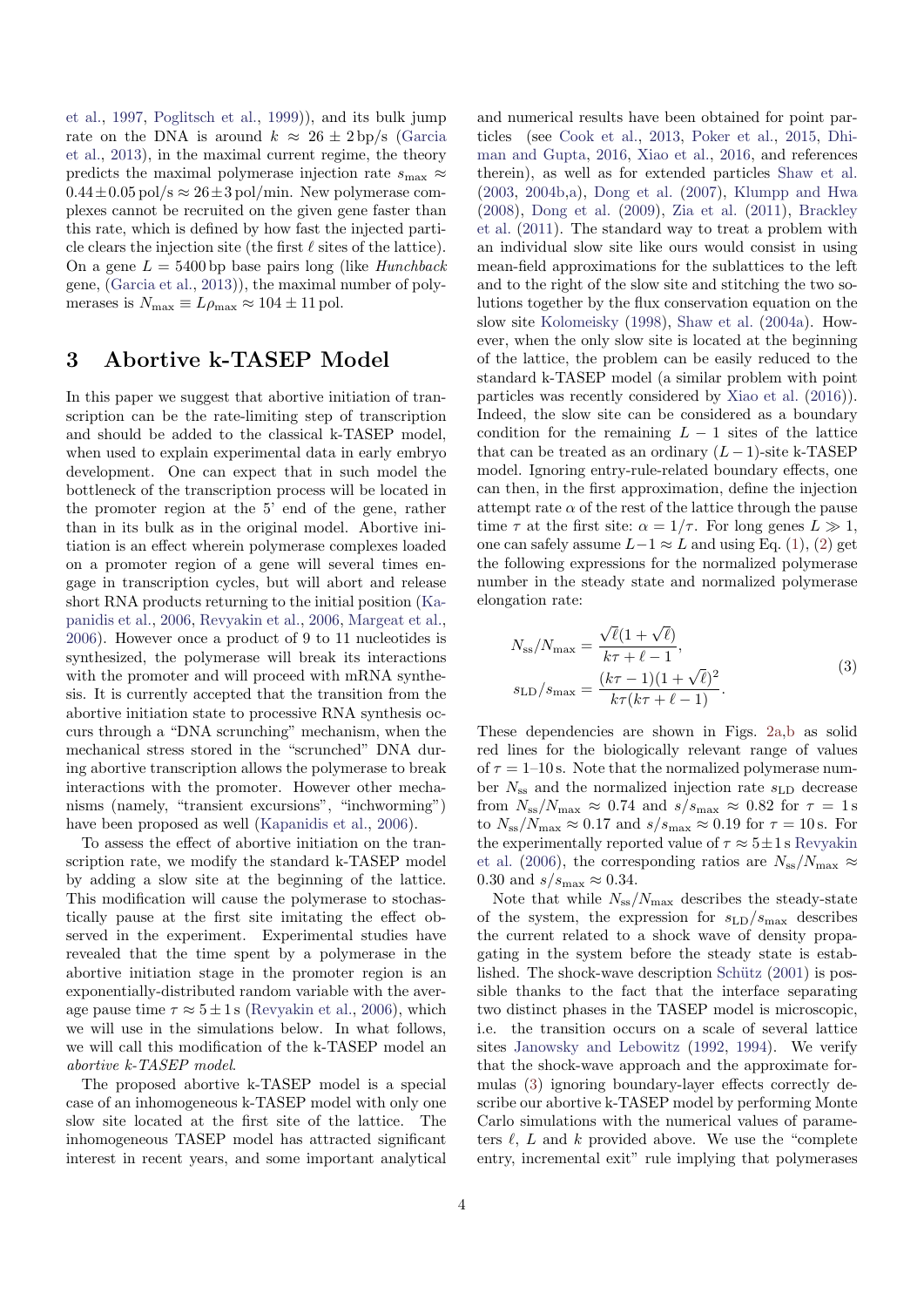<span id="page-4-0"></span>

<span id="page-4-1"></span>Figure 2: Numerical simulations of the maximal polymerase number in the steady state  $N_{ss}$  [\(a\),](#page-4-0) the polymerase injection rate s [\(b\),](#page-4-1) and the evolution of polymerase number  $N_{pol}$  [\(c\)](#page-4-2) as functions of the mean time  $\tau$  spent in the abortive initiation regime. Each circle in  $(a),(b)$  $(a),(b)$  and each curve in  $(c)$  represent the average of 20 simulations; the dashed black line marks the maximal loading rate  $s_{\text{max}} \approx 26 \pm 3 \text{ pol/min}$  predicted by the original k-TASEP model (Eq. [\(2\)](#page-2-2)). Independent experiments report that the mean duration of the abortive initiation phase is around  $\tau \approx$  $5 \pm 1 \text{ s}$  [\(Revyakin et al.,](#page-9-4) [2006\)](#page-9-4), which gives  $N_{ss}/N_{\text{max}} \approx 0.30$  and  $s/s_{\text{max}} \approx 0.34$ , or  $N_{ss} \approx 31$  and  $s \approx 8.8 \text{ pol/min}$  in the absolute values. Black arrows in [\(c\)](#page-4-2) indicate the established steady state of the simulation where  $N_{ss}$  is evaluated. s corresponds to the slope of the curves in  $(c)$ , with  $s_{\text{max}}$  labeled in the plot. Eq. [\(3\)](#page-3-0) and plots [\(a\)](#page-4-0) and [\(b\)](#page-4-1) can be used to assess the mean time  $\tau$  polymerases spend in the abortive initiation regime based on experimental data for each gene, nc and construct. For instance, for the Hunchback bac construct (Fig. [3\)](#page-5-0), one gets  $\tau \approx 2.0 \text{ s}$  in nc 13 and  $\tau \approx 2.8$  s in nc 14 from the mean  $N_{ss}$ , and  $\tau \approx 2.9$  s in nc 13 and  $\tau \approx 4.3$  s in nc 14 from the mean injection rate s (dashed green lines).

are loaded on the gene only if the first  $\ell$  sites are free, while they leave the gene one site at a time with the bulk rate  $k$  (Fig. [1\)](#page-2-0) [\(Lakatos and Chou,](#page-9-19) [2003\)](#page-9-19). To focus on the effect of the first slow site, we set the polymerase injection rate p to the value  $p = 100 s^{-1}$  much greater than the inverse time a polymerase spends on the first site of the lattice  $p \gg 1/\tau$  for all  $\tau$  in the range 1–10 s. The slow site is modeled as a stochastic process, in which at each time step  $\Delta t$  a polymerase can either remain at the first  $\ell$  sites or continue transcription with a certain finite probability. The escape probability  $p_{\text{esc}} = \Delta t / \tau$  (the probability to leave the slow site) is calculated based on the chosen values of  $\Delta t$  and  $\tau$ . The simulations were performed with the rejection-free kinetic Monte Carlo algorithm (KMC, an event-based algorithm, also known as residence-time or Bortz-Kalos-Lebowitz algorithm, see [\(Bortz et al.,](#page-8-12) [1975\)](#page-8-12)). The theoretical prediction [\(3\)](#page-3-0) is found to perfectly describe simulation results (shown as blue circles in Figs [2a,](#page-4-0)[b\)](#page-4-1), which validates our analytical approach. Fig. [2c](#page-4-2) completes the simulation results illustrating the mean evolution of the system from the non-steady state to the steady state.

## <span id="page-4-2"></span>4 Comparison to Experimental Data

In the present section we compare the predictions of the abortive k-TASEP model to experimental results inferred from MS2 fluorescence data after FISH calibration, as described in [\(Garcia et al.,](#page-9-1) [2013\)](#page-9-1). Each data entry (fluorescence trace) contains the number of RNA polymerase II complexes  $N(t)$  currently loaded (transcribing) on a selected gene as a function of time t recorded in one nucleus of one Drosophila fly embryo. The whole observation period is divided into nuclear cycles (nc), at the end of each of which the number of cells in the embryo doubles, and all polymerase complexes are unloaded from the gene. We define the time point  $t = 0$  to correspond to the start of nc 10 [\(Garcia et al.,](#page-9-1) [2013\)](#page-9-1). In this analysis we will consider only the nuclear cycles 13 (starting around  $t \approx 35$  min) and 14 (starting around  $t \approx 50$  min), since the genes we analyze are mainly expressed in these nuclear cycles.

The following three genes were considered in these study: Hunchback (Hb), Snail (Sn) and Knirps (Kn). All considered genes have one primary and one shadow enhancer that influence the spatio-temporal dynamics of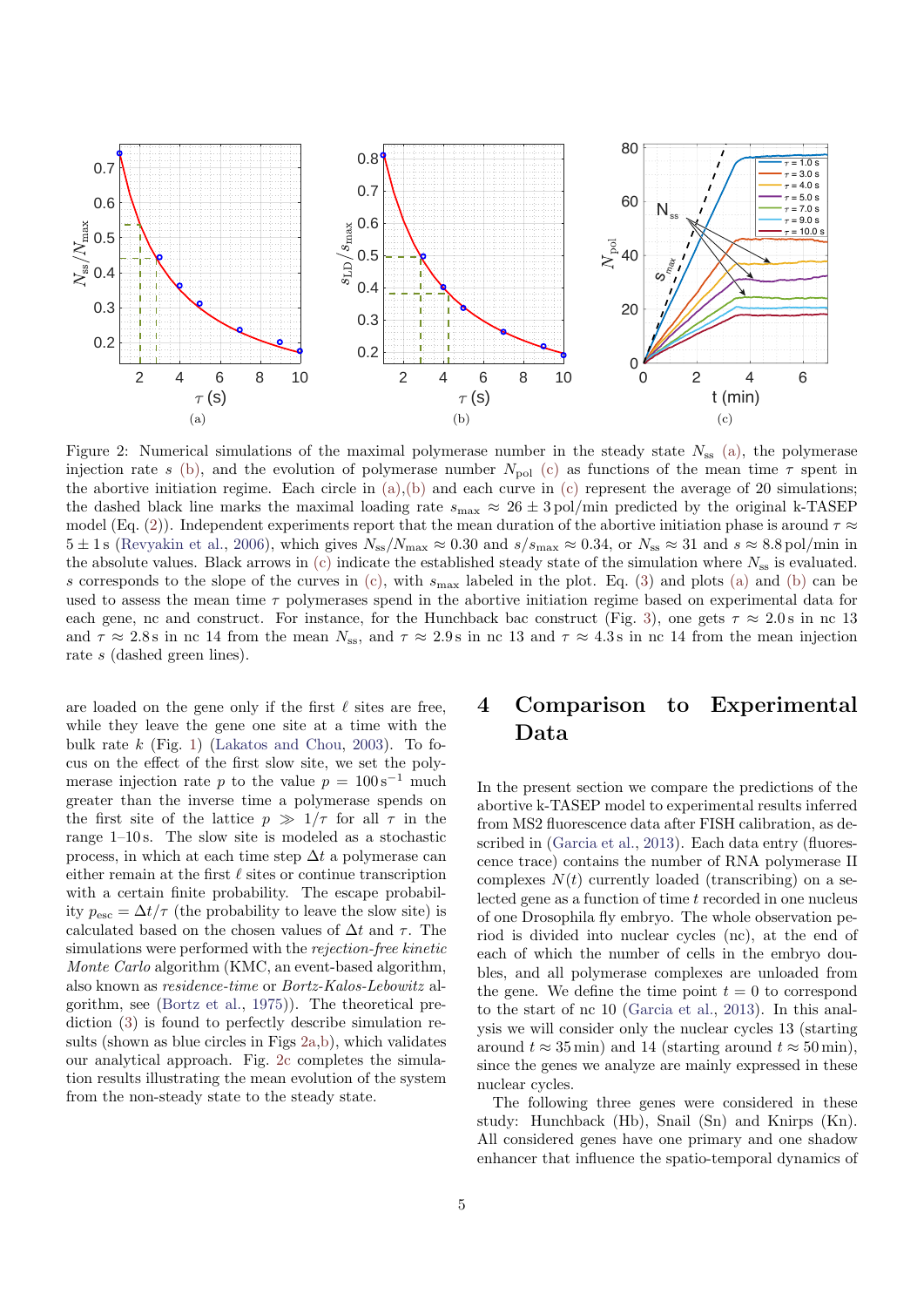<span id="page-5-1"></span>Table 1: Number of fluorescence traces analyzed for each gene-enhancer construct combination. The number of embryos is given in the parentheses

|            | Hunchback | Snail  | Knirps |
|------------|-----------|--------|--------|
| Bac        | 1965(11)  | 547(5) | 326(5) |
| No primary | 979 (9)   | 607(4) | 84 (2) |
| No shadow  | 1279 (8)  | 159(1) | 60(1)  |

expression of these genes. The data presented below were obtained for each of these genes in three modifications: wild-type (labeled bac), a gene with no primary enhancer (no primary) and a gene with no shadow en-hancer (no shadow). Table [1](#page-5-1) summarizes the number of embryos and fluorescence traces analyzed for each geneenhancer construct combination. The time resolution of the measurements is 37 s.

Figs [3c,](#page-5-2)[d](#page-5-3) show the distribution of polymerase loading rates s as measured in our experiments for bac Hb in nc 13 and 14. The maximal theoretical polymerase injection rate  $s_{\text{max}} \approx 26 \pm 3 \,\text{pol/min}$  predicted by the original k-TASEP model is marked by dashed black lines. One can see that  $s_{\text{max}}$  appears to envelope all observed experimental values, suggesting that Hb transcription in nc 13 and 14 cannot occur faster than  $s_{\text{max}}$ . The steady-state polymerase number  $N_{ss}$  for the Hunchback bac gene is shown in Figs [3a,](#page-5-4)[b,](#page-5-5) with the k-TASEP prediction  $N_{\text{max}} \approx 104 \pm 11$  pol shown by a dotted black line. Once again we see that  $N_{\text{max}}$  provides a correct overall limit for all observed experimental values, suggesting that the original k-TASEP model indeed defines the upper boundary on the number of polymerase complexes loaded on the gene in nc 13 and 14. Moreover, Figs [4](#page-6-0) and [5](#page-6-1) demonstrate that the actual mean transcription rate s does not depend on a particular gene, construct or location of the nucleus on the anterior-to-posterior (AP) axis of the embryo, suggesting gene-independent nature of the transcription rate constraint.

It is however clear that the mean values of the distributions in Fig. [3](#page-5-0) lie well below the predictions of the unmodified k-TASEP model [MacDonald and Gibbs](#page-9-8) [\(1969\)](#page-9-8), [Shaw et al.](#page-10-2) [\(2003\)](#page-10-2). The histograms in Fig. [3](#page-5-0) clearly demonstrate a downshift from the predicted numbers, indicating that on average the 1D DNA chain is used significantly lower than its maximum polymerase flow capacity for a homogeneous lattice (with, for instance,  $N_{\rm ss}/N_{\rm max} \approx 0.48$  and  $s/s_{\rm max} \approx 0.44$  for Hb bac, Fig. [3\)](#page-5-0). In this paper we interpret this decrease as that on average no traffic jams are observed in the bulk of the DNA chain for the selected genes and constructs, and that for them abortive transcription initiation is the real bottleneck of transcription (other interpretations are also possible, and we return to this discussion later). Our speculations are supported by the abortive k-TASEP model that for independently measured value

<span id="page-5-5"></span><span id="page-5-4"></span><span id="page-5-2"></span><span id="page-5-0"></span>

<span id="page-5-3"></span>Figure 3: [\(a\)](#page-5-4)[,\(b\):](#page-5-5) Probability density function (PDF) of the steady-state number of polymerases  $N_{ss}$  loaded on the HunchBack bac gene in nuclear cycles 13 [\(a\)](#page-5-4) and 14 [\(b\)](#page-5-5) (all AP positions combined). All data entries are grouped in bins of width 5, and the y-axis is proportional to the number of fluorescence traces falling in the current bin. The theoretically predicted upper limit  $N_{\text{max}} \approx 104 \pm$ 11 pol is shown by a dashed black line. The mean values of the distributions in the figure are:  $N_{ss} = 56 \pm 12$  pol (nc 13) and  $N_{ss} = 46 \pm 13 \,\text{pol}$  (nc 14). [\(c\)](#page-5-2)[,\(d\):](#page-5-3) PDF of initial polymerase injection rates s for the HunchBack bac enhancer construct in nuclear cycles 13 [\(c\)](#page-5-2) and 14 [\(d\)](#page-5-3) (all AP positions combined). All slopes are grouped in bins of width 1, and the y-axis is proportional to the number of fluorescence traces falling in the current bin. The dashed vertical line shows the maximal polymerase injection rate  $s_{\text{max}} \approx 26 \text{ pol/min}$  as predicted by Eq. [\(2\)](#page-2-2). The mean values of the shown distributions are:  $s =$  $13 \text{ pol/min}$  (nc 13) and  $s = 10 \text{ pol/min}$  (nc 14). In all figures the total number of traces shown is 682 for nc 13, and 1283 for nc 14. One can see that both  $N_{\text{max}}$  and  $s_{\text{max}}$ correctly predict the maximal observed values, although the average values are lower. The few outliers above  $s_{\text{max}}$ and  $N_{ss}$  are likely due to noisy experimental data

of  $\tau \approx 5 \pm 1$  s [\(Revyakin et al.,](#page-9-4) [2006\)](#page-9-4) predicts a similar decrease:  $N_{ss}/N_{\text{max}} \approx 0.30$  and  $s/s_{\text{max}} \approx 0.34$ . The slight difference between the predicted and the observed values of  $N_{ss}/N_{\text{max}}$  and  $s/s_{\text{max}}$  may be (besides other reasons such as biological variability) attributed to a slightly different value of  $\tau$  for Drosophila embryos in vivo compared to previous in vitro experiments in Ref. [Revyakin](#page-9-4) [et al.](#page-9-4) [\(2006\)](#page-9-4). If one assumes the validity of the abortive k-TASEP model, the distributions in Fig. [3](#page-5-0) can be explained by the following values of  $\tau$ :  $\tau \approx 2.0$  s for nc 13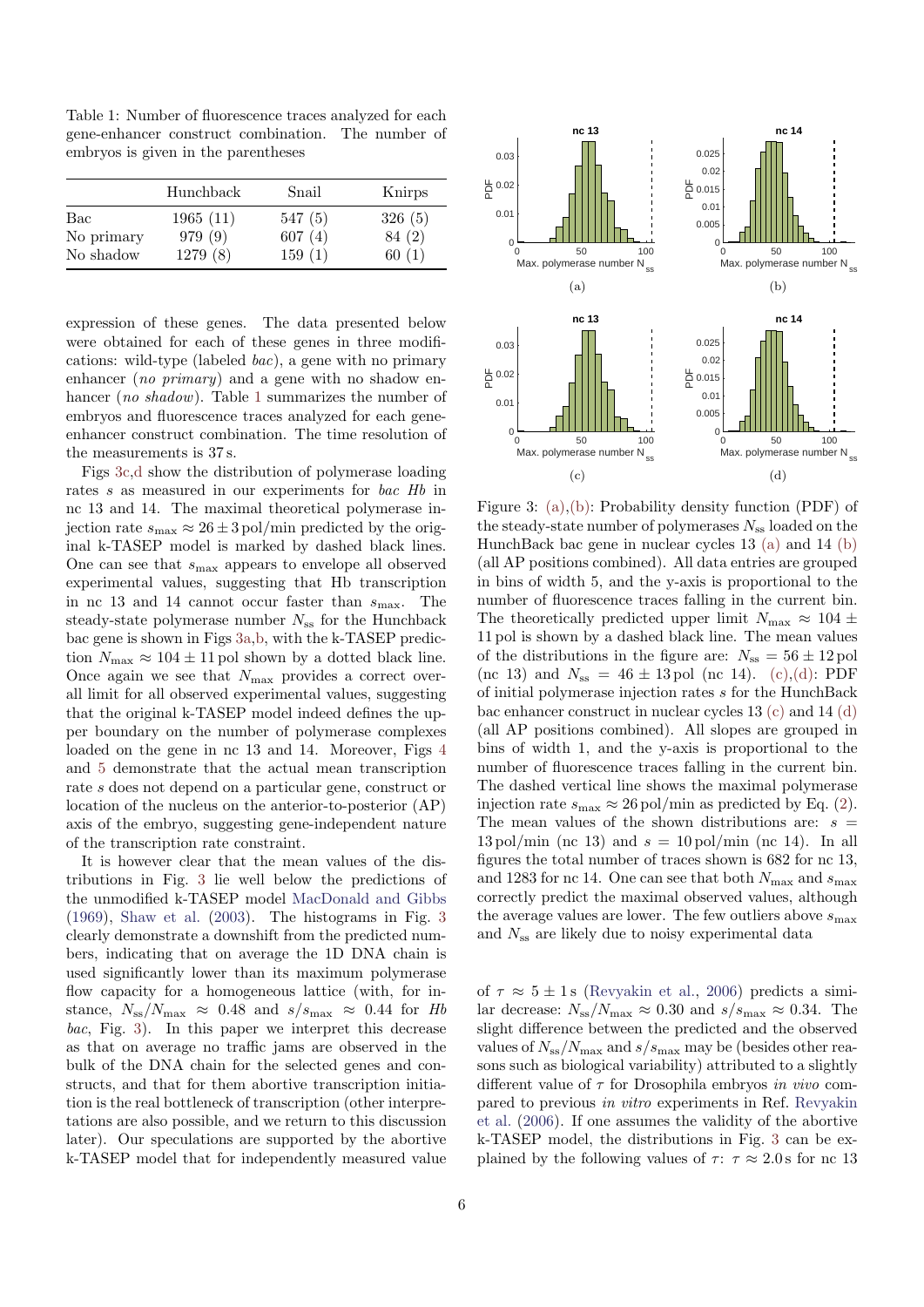<span id="page-6-0"></span>

Figure 4: Mean evolution of active polymerase number on the Hunchback (blue), Snail (yellow) and Knirps (red) genes. Each curve corresponds to a specific construct (bac, no primary or no shadow) of a particular gene (Hunchback, Snail or Knirps) in one of the nuclear cycles (13 or 14) and is averaged over the anteriorposterior (AP) position in the embryo. The curves are combined in the same plot to demonstrate that the initial injection rate s does not depend on any of these parameters (some noise is present). The thick black curve shows the average over all the parameters. The dashed straight line shows the maximal theoretical injection rate  $s_{\text{max}} \approx 26 \,\text{pol/min}$  as predicted by the standard k-TASEP model (Eq. [\(2\)](#page-2-2)). The solid straight line shows the initial injection rate  $s/s_{\text{max}} \approx 0.34$  as predicted by the abortive k-TASEP model for  $\tau \approx 5$  s. Eqs [\(3\)](#page-3-0) can be used to adjust the  $\tau$  parameter and fit the initial slope more accurately (see main text). All fluorescence traces used throughout this article required synchronization of the beginning of nuclear cycles between different embryos and nuclei. The desynchronization is due to recording started at different moments in different embryos and to the limited temporal resolution of the data. All traces shorter than 10 mins were also removed, since we could not reliably synchronize them with the other traces. The steady state of the system seems to be evolving with time, showing a gradual decrease in the active polymerase number. Under these conditions, we have taken the peak number of polymerases as an estimate of  $N_{\rm ss}$  in all presented data

and  $\tau \approx 2.8$  s for nc 14 from the polymerase number  $N_{ss}$ , and  $\tau \approx 2.9$  s for nc 13 and  $\tau \approx 4.3$  s for nc 14 from the mean injection rate s. These values are shown by dashed green lines in Figs [2a,](#page-4-0)[b.](#page-4-1)

To finalize the comparison between the simulations and the experimental data, it is interesting to compare the widths of the calculated distributions for  $N_{ss}$  and s to the widths of experimental distributions in Fig. [3.](#page-5-0) Fig. [6](#page-7-0) shows standard deviations (STD) of  $N_{ss}/N_{\text{max}}$  and  $s/s<sub>max</sub>$  calculated for different values of mean abortive initiation time  $\tau$  and plotted along the experimentally

<span id="page-6-1"></span>

Figure 5: Initial injection rate  $s$  as a function of the AP position for different constructs (bac, no primary, no shadow) of the Hunchback gene. The error bars show 95 % confidence intervals as estimated by bootstrapping [\(Efron,](#page-9-20) [1979\)](#page-9-20). Each curve was slightly shifted sideways to allow all error bars to be visible. The dashed line shows the injection rate predicted by the abortive TASEP model ( $s/s_{\text{max}} \approx 0.34$ ) for  $\tau = 5$  s. This prediction fits well the experimental data lying slightly below. Narrow AP windows and low number of data sets available to us for the Snail and Knirps genes (Table [1\)](#page-5-1) did not allow us to draw any reliable conclusions on the dependence of  $s/s_{\text{max}}$  on AP for those genes

measured values. It can be seen that experimental distributions are about 3 times wider than the calculated ones, which suggests that the noise sources included into the numerical abortive k-TASEP model (namely, stochastic elongation and stochastic abortive initiation duration) are responsible for only about one third of the variability of the experimental values. Other noise sources (such as stochastic promoter activation, heterogeneous or dynamic elongation rates, instrumental noise or slope fitting) must account for the rest of the width of the distributions (for further discussion of noise sources in protein synthesis see [\(Tkacik et al.,](#page-10-6) [2008\)](#page-10-6)).

#### 5 Discussion

Our analysis of transcriptional dynamics in the Drosophila fly embryo exhibits a common value of steadystate polymerase number  $N_{ss}$  and polymerase injection rate s in the beginning of nuclear cycles 13 and 14 for several analyzed genes and constructs. Although such universal character can be explained by the standard k-TASEP model, the observed values of  $N_{ss}$  and s are significantly lower than the theoretically predicted ones. In the present article we have demonstrated that this difference in slopes can be explained by the abortive initiation process that effectively decreases the polymerase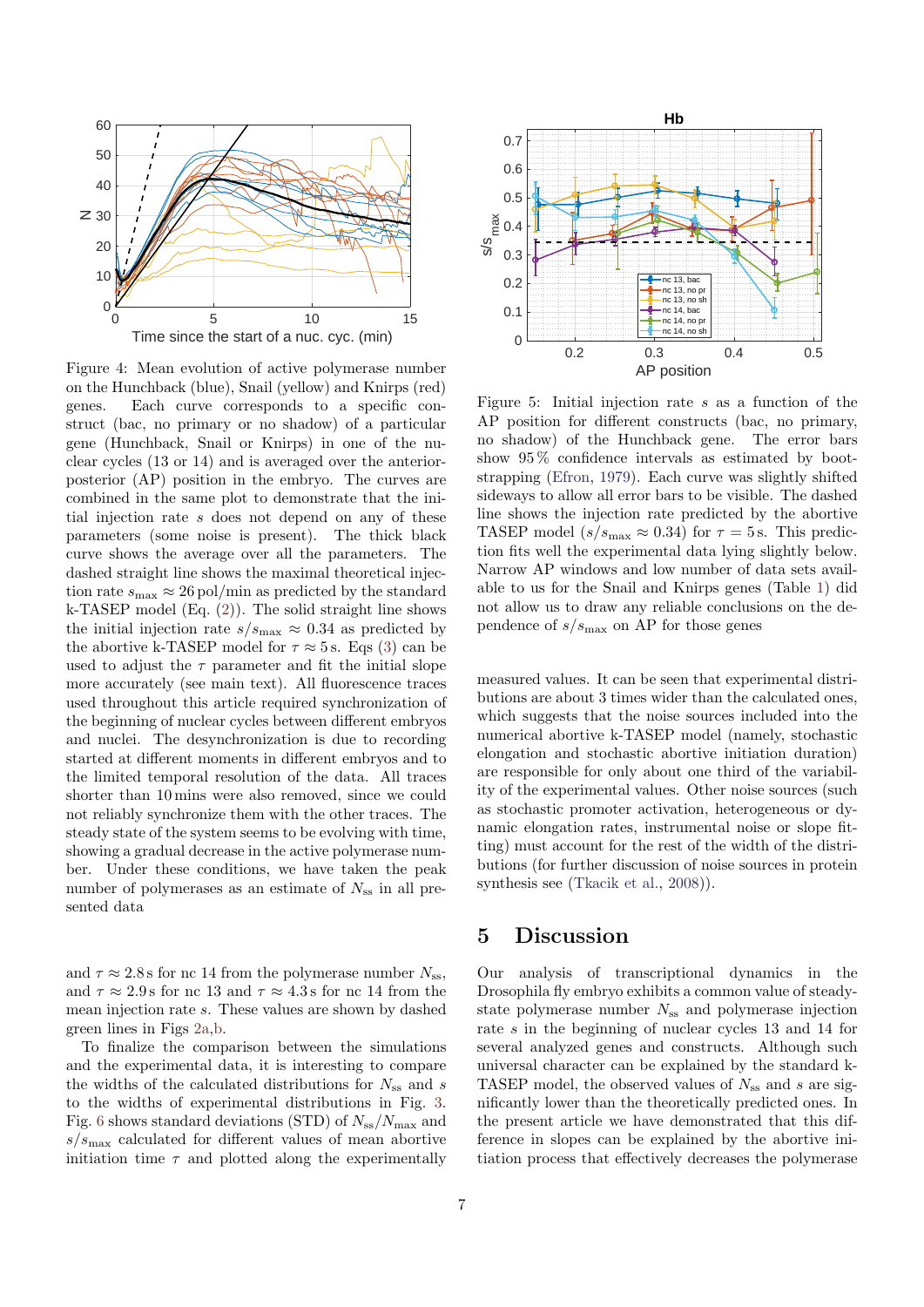<span id="page-7-0"></span>

Figure 6: Relative standard deviation of the steady state number of polymerases  $(\delta N_{ss}/N_{\rm max})$  and normalized initial injection slope  $(\delta s/s_{\text{max}})$  calculated numerically as a function of mean abortive transcription initiation duration  $\tau$ . Experimentally calculated values for the Hunchback bac construct are shown by dashed horizontal lines:  $\delta N_{ss}/N_{\rm max} \approx$ 0.115 (nc 13),  $\delta N_{\rm ss}/N_{\rm max} \approx 125$  (nc 14),  $\delta s/s_{\rm max} \approx 0.16$  (nc 13),  $\delta s/s_{\rm max} \approx 0.16$  (nc 14). The experimental lines show a constant value, since  $\tau$  dependence was not available from the experiment. Note that the noise level of the experimental data is much higher than the noise predicted by the numerical model, which suggests the existence of additional noise sources in experimental data (see main text)

elongation rate in the promoter region of the gene. We have modified the k-TASEP model adding a slow first site, and provided simple formulas and performed Monte Carlo simulations to estimate  $N_{ss}$  and s in it. Our results for independently measured abortive transcription initiation duration  $\tau \approx 5$  s give values much closer to the experimental ones, and suggest that the promoter region may be the real bottleneck of the transcription process rather than polymerase "traffic jams" downstream of the gene.

It is however important to mention that our hypothesis is not the only possible explanation for the observed phenomenon. It seems to be impossible to explain the observed decrease in  $s/s_{\text{max}}$  and  $N_{\text{ss}}/N_{\text{max}}$  without slow sites near the start of the gene, but the distribution of slow sites may take different forms. We have only analyzed the simplest option of only one first slow site. Other options may include several distributed slow sites, clusters of slow sites [Chou and Lakatos](#page-8-6) [\(2004\)](#page-8-6), or inhomogeneous jump rates (quenched disorder) near the start of the gene [Shaw et al.](#page-10-4) [\(2004b\)](#page-10-4), [Zia et al.](#page-10-0) [\(2011\)](#page-10-0), [Shaw et al.](#page-10-2) [\(2003\)](#page-10-2). Interestingly, the effect of quenched disorder on the particle current in the TASEP model has been shown to mainly reduce to the effect of several slowest sites [Shaw](#page-10-4) [et al.](#page-10-4) [\(2004b,](#page-10-4) [2003\)](#page-10-2). Although the physical description of systems with different distributions of slow sites would be similar, the biological processes behind the slow sites may be completely different. For instance, the quenched disorder model describes the fact that different nucleotides for the building mRNA chain may have different concentrations in the cell, so that the polymerase complex has to wait longer for some nucleotides than for the others

thus modulating the elongation speed. It is interesting to mention here that, for example, for some of the proteins of Escherichia coli, the slow codons were reported to be preferentially located within the first 25 codons [Chen](#page-8-13) [and Inouye](#page-8-13) [\(1990\)](#page-8-13). Regardless of the exact distribution of slow sites, an important practical conclusion of this study is that if the bottleneck of transcription is indeed located in the promoter region, the overall transcription rate cannot be increased by modifications in the bulk of the gene, such as replacement of slow codons with synonymous ones [Shaw et al.](#page-10-4) [\(2004b\)](#page-10-4), [Zia et al.](#page-10-0) [\(2011\)](#page-10-0), [Shaw](#page-10-2) [et al.](#page-10-2) [\(2003\)](#page-10-2). Experimental research of higher transcription rates must then focus on acceleration of the initiation dynamic or on substitution of slow codons in the promoter region of the gene.

From the physical point of view, it seems to be impossible to distinguish different configurations of slow sites having only access to the steady-state dynamics of the experimental system. However, one can probably search for the answer in the non-steady state dynamics, or the slow evolution of the steady-states seen in Fig. [4.](#page-6-0) For instance, if slow sites are distributed along the whole gene, the propagating density wave must slow down each time a new, slower site is discovered. Surprisingly, the curves in Fig. [4](#page-6-0) don't seem to exhibit this gradual or stepwise slow-down, suggesting again that the slowest sites are located near the promoter region. This feature, as well as a local decrease of transcription speed around 1–2 mins into nc 13 (Fig. [4,](#page-6-0) middle pannel), or the gradual decrease of polymerase density after the maximum has been reached (Fig. [4\)](#page-6-0), cannot be explained by the abortive k-TASEP model, and require further investigation.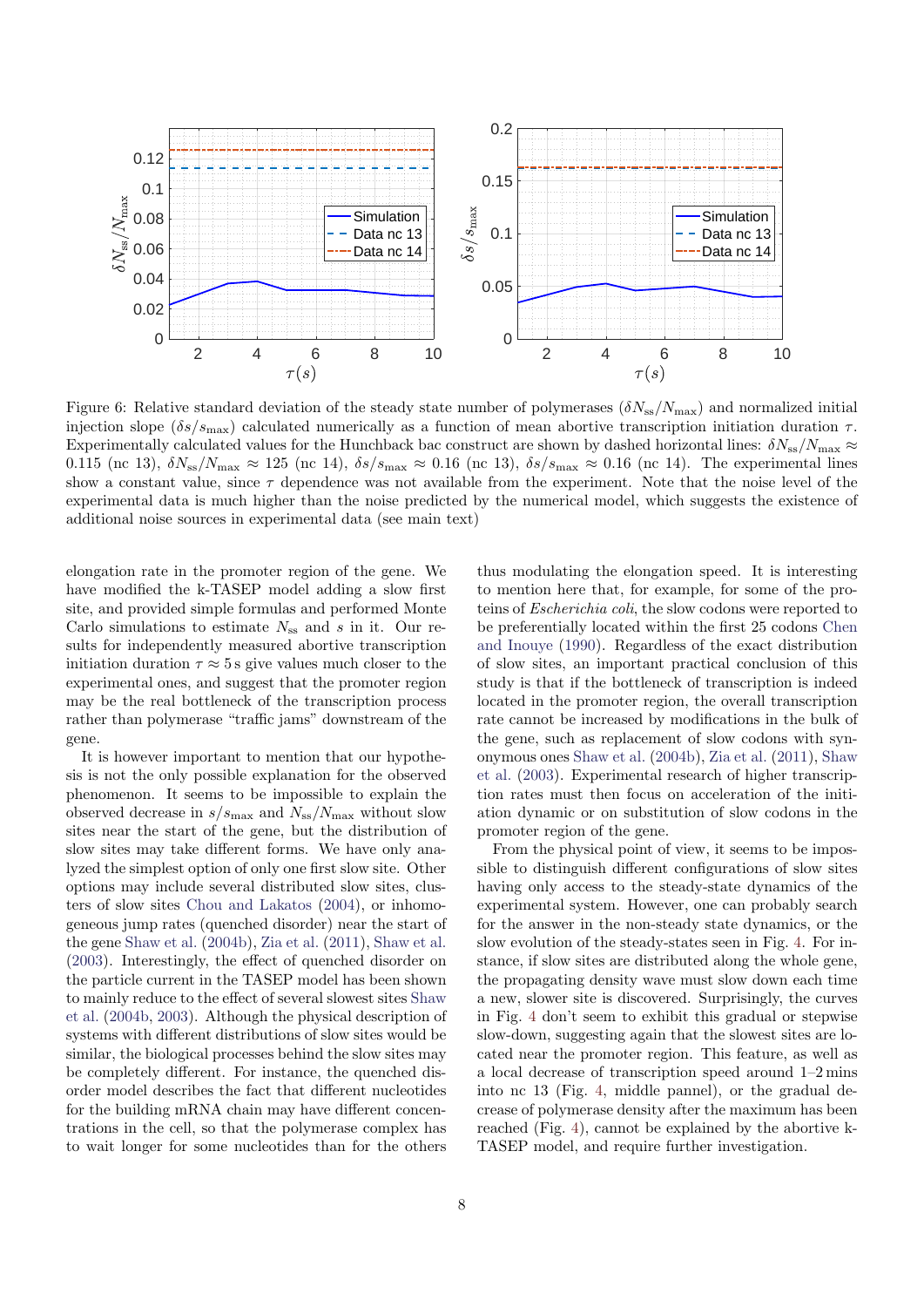From the point of view of molecular biology, one could conceive additional experiments aimed at identification of the role of the abortive transcription process in the decrease of the transcription rate. On the one hand, if one could alter the molecular mechanisms behind the abortive initiation and slow it down, the corresponding decrease in the transcription rate and steady-state polymerase number could be observed experimentally and compared to the predictions of Eq. [\(3\)](#page-3-0) for the new values of  $\tau$ . If on the other hand, the abortive initiation could be accelerated, at some point one can expect that the transcription bottleneck may shift to other involved mechanisms, so that the transcription rate may be determined by polymerase "traffic jams" in the bulk of the gene or, for instance, promoter activation kinetics. In either case, the curves in Fig. [4](#page-6-0) must reflect the changes.

We have also compared the width of the distributions of  $N_{\rm ss}/N_{\rm max}$  and  $s/s_{\rm max}$  in our simulations and in the experimental data. Much wider experimental distributions indicate that the noise sources taken into account in our abortive k-TASEP model cannot satisfactory explain the full variability of experimental data, and that additional noise sources should be investigated in future studies. As an interesting development, one could try to extract additional information about the transcriptional bottlenecks and noise sources of the system by analyzing the noise, identifying noise signatures seen in the experimental data and shapes of the experimental distributions (i.e., in Fig. [3\)](#page-5-0) and comparing them to those predicted by the abortive k-TASEP model or other noise sources.

Finally, the question of whether the system of polymerases on the DNA actually reaches a steady nonequilibrium state under physiological conditions of nc 13 and 14 also requires additional investigation. For instance, Fig. [4](#page-6-0) is inconclusive about whether the transcription rate stays constant for some time after reaching the peak value and before starting to decrease. If it is not the case, the validity of the steady-state k-TASEP model as a model of transcription under physiological conditions should be critically re-evaluated.

### References

- <span id="page-8-0"></span>Alberts, B., Johnson, A., Lewis, J., Raff, M., Roberts, K., and Walter, P., 2002. Molecular Biology of the Cell. Garland Science, New York, 4 edition.
- <span id="page-8-1"></span>Bialek, W., 2012. Biophysics: Searching for Principles. Princeton University Press, Princeton, Oxford.
- <span id="page-8-12"></span>Bortz, A., Kalos, M., and Lebowitz, J. L., 1975. A new algorithm for Monte Carlo simulation of Ising spin systems. J. Comput. Phys., 17(1):10–18. [http:](http://dx.doi.org/10.1016/0021-9991(75)90060-1) [//dx.doi.org/10.1016/0021-9991\(75\)90060-1](http://dx.doi.org/10.1016/0021-9991(75)90060-1).
- <span id="page-8-2"></span>Bothma, J. P., Garcia, H. G., Esposito, E., Schlissel, G., Gregor, T., and Levine, M., 2014. Dynamic regulation

of eve stripe 2 expression reveals transcriptional bursts in living Drosophila embryos. Proc. Natl. Acad. Sci. U. S. A., 111(29):10598–603. [http://dx.doi.org/](http://dx.doi.org/10.1073/pnas.1410022111) [10.1073/pnas.1410022111](http://dx.doi.org/10.1073/pnas.1410022111).

- <span id="page-8-3"></span>Bothma, J. P., Garcia, H. G., Ng, S., Perry, M. W., Gregor, T., and Levine, M., 2015. Enhancer additivity and non-additivity are determined by enhancer strength in the Drosophila embryo. Elife, 4(AUGUST2015):1–14. <http://dx.doi.org/10.7554/eLife.07956.001>.
- <span id="page-8-11"></span>Brackley, C. A., Romano, M. C., and Thiel, M., 2011. The Dynamics of Supply and Demand in mRNA Translation. PLoS Comput. Biol., 7(10):e1002203. [http:](http://dx.doi.org/10.1371/journal.pcbi.1002203) [//dx.doi.org/10.1371/journal.pcbi.1002203](http://dx.doi.org/10.1371/journal.pcbi.1002203).
- <span id="page-8-13"></span>Chen, G. F. T. and Inouye, M., 1990. Suppression of the negative effect of minor arginine codons on gene expression; preferential usage of minor codons within the first 25 codons of the Escherichia coli genes. Nucleic Acids Res., 18(6):1465–1473. [http://dx.doi.](http://dx.doi.org/10.1093/nar/18.6.1465) [org/10.1093/nar/18.6.1465](http://dx.doi.org/10.1093/nar/18.6.1465).
- <span id="page-8-6"></span>Chou, T. and Lakatos, G., 2004. Clustered bottlenecks in mRNA translation and protein synthesis. Phys. Rev. Lett., 93(19):1–4. [http://dx.doi.org/10.1103/](http://dx.doi.org/10.1103/PhysRevLett.93.198101) [PhysRevLett.93.198101](http://dx.doi.org/10.1103/PhysRevLett.93.198101).
- <span id="page-8-4"></span>Chou, T., Mallick, K., and Zia, R. K. P., 2011. Nonequilibrium statistical mechanics: from a paradigmatic model to biological transport. Reports Prog. Phys., 74(11):116601. [http://dx.doi.org/10.1088/](http://dx.doi.org/10.1088/0034-4885/74/11/116601) [0034-4885/74/11/116601](http://dx.doi.org/10.1088/0034-4885/74/11/116601).
- <span id="page-8-7"></span>Chowdhury, D., Schadschneider, A., and Nishinari, K., 2005. Physics of transport and traffic phenomena in biology: From molecular motors and cells to organisms. Phys. Life Rev., 2(4):318–352. [http://dx.doi.](http://dx.doi.org/10.1016/j.plrev.2005.09.001) [org/10.1016/j.plrev.2005.09.001](http://dx.doi.org/10.1016/j.plrev.2005.09.001).
- <span id="page-8-8"></span>Cook, L. J., Dong, J. J., and Lafleur, A., 2013. Interplay between finite resources and a local defect in an asymmetric simple exclusion process. Phys. Rev. E - Stat. Nonlinear, Soft Matter Phys., 88(4):1–8. <http://dx.doi.org/10.1103/PhysRevE.88.042127>.
- <span id="page-8-9"></span>Dhiman, I. and Gupta, A. K., 2016. Origin and dynamics of a bottleneck-induced shock in a two-channel exclusion process. Phys. Lett. Sect. A Gen. At. Solid State Phys., 380(24):2038–2044. [http://dx.doi.org/](http://dx.doi.org/10.1016/j.physleta.2016.04.031) [10.1016/j.physleta.2016.04.031](http://dx.doi.org/10.1016/j.physleta.2016.04.031).
- <span id="page-8-10"></span>Dong, J. J., Schmittmann, B., and Zia, R. K. P., 2007. Inhomogeneous exclusion processes with extended objects: The effect of defect locations. Phys. Rev. E - Stat. Nonlinear, Soft Matter Phys., 76(5):31–33. [http:](http://dx.doi.org/10.1103/PhysRevE.76.051113) [//dx.doi.org/10.1103/PhysRevE.76.051113](http://dx.doi.org/10.1103/PhysRevE.76.051113).
- <span id="page-8-5"></span>Dong, J. J., Zia, R. K. P., and Schmittmann, B., 2009. Understanding the edge effect in TASEP with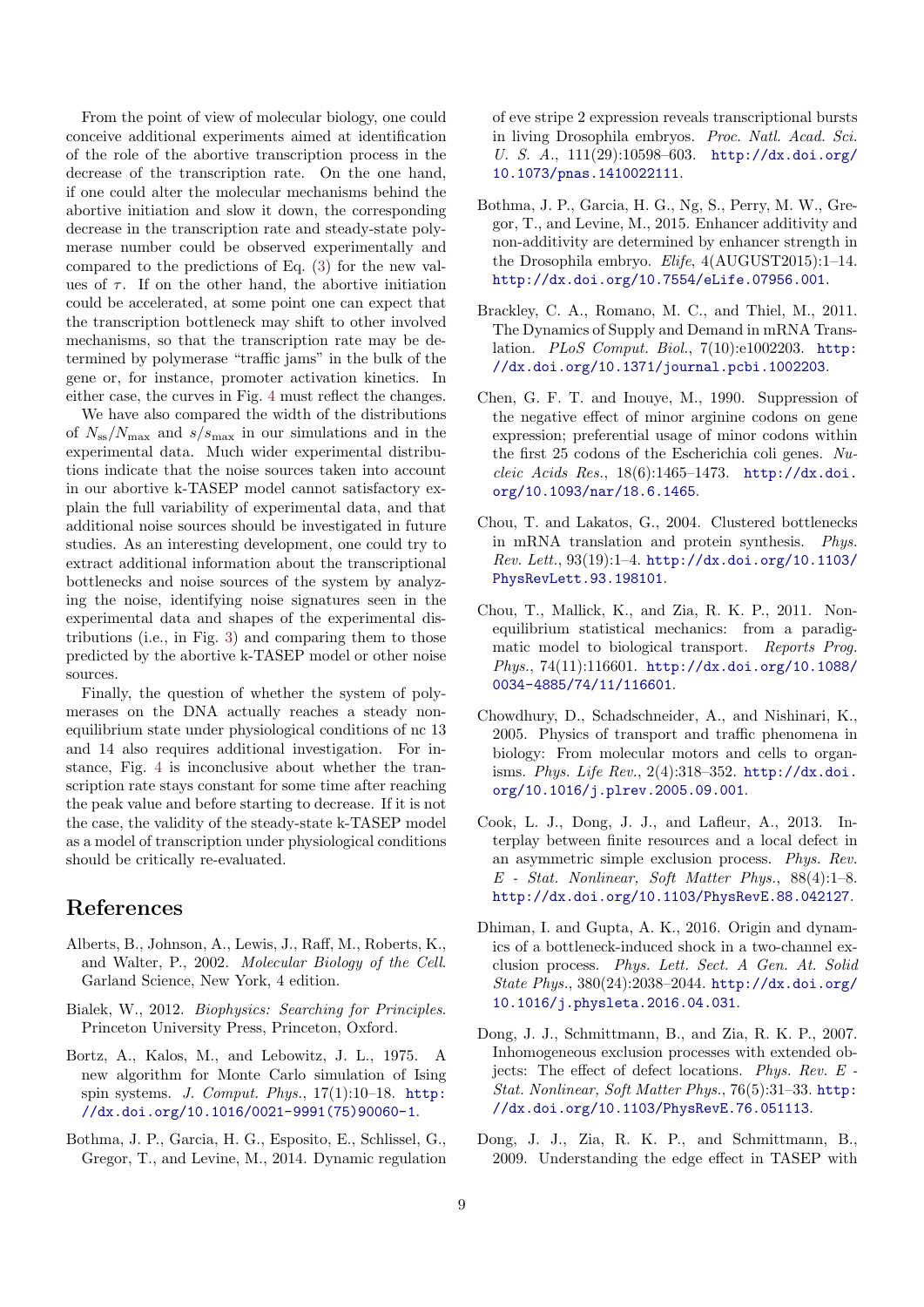mean-field theoretic approaches. J. Phys. A Math. Theor., 42(1):015002. [http://dx.doi.org/10.1088/](http://dx.doi.org/10.1088/1751-8113/42/1/015002) [1751-8113/42/1/015002](http://dx.doi.org/10.1088/1751-8113/42/1/015002).

- <span id="page-9-20"></span>Efron, B., 1979. Bootstrap Methods: Another Look at the Jackknife. Ann. Stat.,  $7(1):1-26$ . [http://dx.doi.](http://dx.doi.org/10.1214/aos/1176344552) [org/10.1214/aos/1176344552](http://dx.doi.org/10.1214/aos/1176344552).
- <span id="page-9-9"></span>Frey, E., Parmeggiani, A., and Franosch, T., 2004. Collective phenomena in intracellular processes. Genome informatics, 15(1):46–55. [http://dx.doi.org/10.](http://dx.doi.org/10.11234/gi1990.15.46) [11234/gi1990.15.46](http://dx.doi.org/10.11234/gi1990.15.46).
- <span id="page-9-1"></span>Garcia, H. G., Tikhonov, M., Lin, A., and Gregor, T., 2013. Quantitative imaging of transcription in living Drosophila embryos links polymerase activity to patterning. Curr. Biol., 23(21):2140–5. [http://dx.doi.](http://dx.doi.org/10.1016/j.cub.2013.08.054) [org/10.1016/j.cub.2013.08.054](http://dx.doi.org/10.1016/j.cub.2013.08.054).
- <span id="page-9-0"></span>Gilbert, S. F., 2013. Developmental Biology. Sinauer Associates, Inc., Sunderland, MA, 10 edition.
- <span id="page-9-18"></span>Janowsky, S. A. and Lebowitz, J. L., 1994. Exact results for the asymmetric simple exclusion process with a blockage. J. Stat. Phys., 77(1-2):35–51. [http:](http://dx.doi.org/10.1007/BF02186831) [//dx.doi.org/10.1007/BF02186831](http://dx.doi.org/10.1007/BF02186831).
- <span id="page-9-17"></span>Janowsky, S. A. and Lebowitz, J. L., 1992. Finitesize effects and shock fluctuations in the asymmetric simple-exclusion process. Phys. Rev. A, 45(2):618–625. <http://dx.doi.org/10.1103/PhysRevA.45.618>.
- <span id="page-9-6"></span>Kapanidis, A. N., Margeat, E., Ho, S. O., Kortkhonjia, E., Weiss, S., and Ebright, R. H., 2006. Initial transcription by RNA polymerase proceeds through a DNA-scrunching mechanism. Science (80-. )., 314(5802):1144–1147. [http://dx.doi.org/10.1126/](http://dx.doi.org/10.1126/science.1131399) [science.1131399](http://dx.doi.org/10.1126/science.1131399).
- <span id="page-9-15"></span>Klumpp, S. and Hwa, T., 2008. Stochasticity and traffic jams in the transcription of ribosomal RNA: Intriguing role of termination and antitermination. Proc. Natl. Acad. Sci. U. S. A., 105(47):18159–18164. [http://](http://dx.doi.org/10.1073/pnas.0806084105) [dx.doi.org/10.1073/pnas.0806084105](http://dx.doi.org/10.1073/pnas.0806084105).
- <span id="page-9-16"></span>Kolomeisky, A. B., 1998. Asymmetric simple exclusion model with local inhomogeneity. J. Phys. A. Math. Gen., 31(4):1153–1164. [http://dx.doi.org/](http://dx.doi.org/10.1088/0305-4470/31/4/006) [10.1088/0305-4470/31/4/006](http://dx.doi.org/10.1088/0305-4470/31/4/006).
- <span id="page-9-19"></span>Lakatos, G. and Chou, T., 2003. Totally asymmetric exclusion processes with particles of arbitrary size. J. Phys. A. Math. Gen., 36(8):2027–2041. [http://dx.](http://dx.doi.org/10.1088/0305-4470/36/8/302) [doi.org/10.1088/0305-4470/36/8/302](http://dx.doi.org/10.1088/0305-4470/36/8/302).
- <span id="page-9-11"></span>Liggett, T. M., 1975. Ergodic theorems for the asymmetric simple exclusion process. Trans. Am. Math. Soc., 213:237–61. [http://dx.doi.org/10.](http://dx.doi.org/10.1090/S0002-9947-1975-0410986-7) [1090/S0002-9947-1975-0410986-7](http://dx.doi.org/10.1090/S0002-9947-1975-0410986-7).
- <span id="page-9-8"></span>MacDonald, C. T. and Gibbs, J. H., 1969. Concerning the kinetics of polypeptide synthesis on polyribosomes. Biopolymers, 7(5):707–725. [http://dx.doi.org/10.](http://dx.doi.org/10.1002/bip.1969.360070508) [1002/bip.1969.360070508](http://dx.doi.org/10.1002/bip.1969.360070508).
- <span id="page-9-7"></span>MacDonald, C. T., Gibbs, J. H., and Pipkin, A. C., 1968. Kinetics of biopolymerization on nucleic acid templates. Biopolymers, 6(1):1–25. [http://dx.doi.](http://dx.doi.org/10.1002/bip.1968.360060102) [org/10.1002/bip.1968.360060102](http://dx.doi.org/10.1002/bip.1968.360060102).
- <span id="page-9-5"></span>Margeat, E., Kapanidis, A. N., Tinnefeld, P., Wang, Y., Mukhopadhyay, J., Ebright, R. H., and Weiss, S., 2006. Direct observation of abortive initiation and promoter escape within single immobilized transcription complexes. Biophys. J.,  $90(4):1419-1431$ . [http:](http://dx.doi.org/10.1529/biophysj.105.069252) [//dx.doi.org/10.1529/biophysj.105.069252](http://dx.doi.org/10.1529/biophysj.105.069252).
- <span id="page-9-10"></span>Parmeggiani, A., Franosch, T., and Frey, E., 2003. Phase coexistence in driven one-dimensional transport. Phys. Rev. Lett., 90(February):086601. [http://dx.doi.](http://dx.doi.org/10.1103/PhysRevLett.90.086601) [org/10.1103/PhysRevLett.90.086601](http://dx.doi.org/10.1103/PhysRevLett.90.086601).
- <span id="page-9-13"></span>Poglitsch, C. L., Meredith, G. D., Gnatt, a. L., Jensen, G. J., Chang, W. H., Fu, J., and Kornberg, R. D., 1999. Electron crystal structure of an RNA polymerase II transcription elongation complex. Cell, 98(6):791–798. [http://dx.doi.org/S0092-8674\(00\)](http://dx.doi.org/S0092-8674(00)81513-5 [pii]) [81513-5\[pii\]](http://dx.doi.org/S0092-8674(00)81513-5 [pii]).
- <span id="page-9-14"></span>Poker, G., Margaliot, M., and Tuller, T., 2015. Sensitivity of mRNA Translation. Sci. Rep., 5:12795. <http://dx.doi.org/10.1038/srep12795>.
- <span id="page-9-4"></span>Revyakin, A., Liu, C., Ebright, R. H., and Strick, T. R., 2006. Abortive Initiation and Productive Initiation by RNA Polymerase Involve DNA Scrunching. Science (80-. )., 314(5802):1139–43. [http://dx.doi.org/10.](http://dx.doi.org/10.1126/science.1131398) [1126/science.1131398](http://dx.doi.org/10.1126/science.1131398).
- <span id="page-9-3"></span>Schmittmann, B. and Zia, R. Statistical Mechanics of Driven Diffusive Systems. In Domb, C. and Lebowitz, J. L., editors, Phase Transitions Crit. Phenomena. Vol. 17, pages 3–214. Academic Press, London, 1995. [http://dx.doi.org/10.1016/](http://dx.doi.org/10.1016/S1062-7901(06)80014-5) [S1062-7901\(06\)80014-5](http://dx.doi.org/10.1016/S1062-7901(06)80014-5).
- <span id="page-9-2"></span>Schütz, G. M. Exactly Solvable Models for Many-Body Systems Far from Equilibrium. In Domb, C. and Lebowitz, J. L., editors, Phase Transitions Crit. Phenom., chapter 1, pages 3–255. Academic Press, San Diego, 2001. [http://dx.doi.org/10.1016/](http://dx.doi.org/10.1016/S1062-7901(01)80015-X) [S1062-7901\(01\)80015-X](http://dx.doi.org/10.1016/S1062-7901(01)80015-X).
- <span id="page-9-12"></span>Selby, C. P., Drapkin, R., Reinberg, D., and Sancar, A., 1997. RNA polymerase II stalled at a thymine dimer: footprint and effect on excision repair. Nucleic Acids Res., 25(4):787–793. [http://dx.doi.org/10.1093/](http://dx.doi.org/10.1093/nar/25.4.787) [nar/25.4.787](http://dx.doi.org/10.1093/nar/25.4.787).